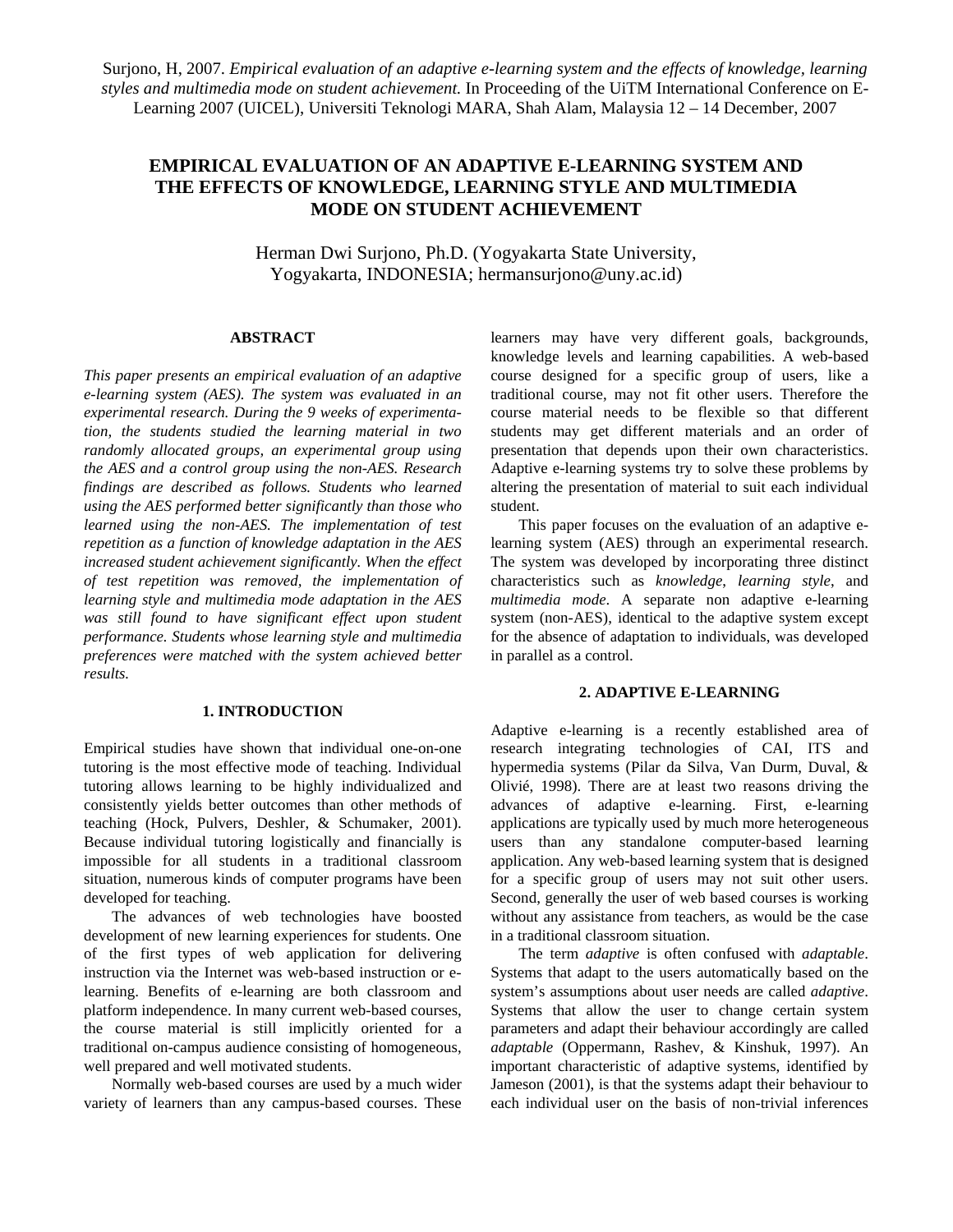from information about that user. The adaptivity is limited by non-trivial inferences to exclude straightforward trivial adaptations that are usually adopted by all kinds of systems.

 The systems that have only these trivial adaptations are called adaptable and not adaptive. Adaptable systems are not based on intelligent algorithms that infer how to adapt on their own. They just offer a flexibility to change the interface or the behaviour manually according to user needs or preferences. According to Cristea and De Bra (2002), the lowest level of intelligence for web-based instruction is to have some adaptable features, i.e. the user has some options that will determine some alterations to the aspect, contents or functionality of the web material. These static adaptable features are classified as adaptability.

 On the other hand, compared to adaptability, *adaptivity* represents a more advanced step towards artificial intelligence. The actual capability of adaptive systems is to adapt automatically to the new conditions that are usually deduced from the user model (Cristea & De Bra, 2002). In comparing adaptable and adaptive systems, Totterdell and Rautenbach (1990) define an adaptable system as a system that provides users a capability to make an explicit change to the system, and an adaptive system as a system that monitors user interactions, stores user profile and presents information based on user progress and understanding. According to Papanikolaou et al. (2003), in designing an AES, it is important to implement both adaptivity and adaptability.

 Adaptive e-learning technology is actually a combination of two distinctive technologies of hypermedia and adaptive systems. According to Brusilovsky (1996) adaptive e-learning can be defined as all hypertext and hypermedia systems that accommodate some user characteristics into the user model and apply this model to adapt various visible aspects of the system to the user. Three key components of adaptive e-learning are hypertext/hypermedia, user model and ability to adapt the hypermedia using the user model.

### **3. RESEARCH METHOD**

The developed AES was evaluated in an experimental research involving 67 undergraduate engineering students in the Department of Electronics at Yogyakarta State University. The learning material of Analogue Electronics was implemented into both the AES and non-AES under seven chapter headings. The experimental design was based on a randomized pretest-posttest control group design. A random assignment technique was used to assign every student into either group in order to equalize the comparison groups. Employing this design minimized possible threats to internal validity such as history, maturation, instrumentation, regression, and selection.

 During the 9 weeks of experimentation, the students studied the learning material in two randomly allocated groups, an experimental group using the AES and a control group using the non-AES. A pre-test was administered to measure initial student knowledge. The student achievement was measured at the end of each chapter of material using a chapter test and at the end of the experimentation as a whole using a post-test. Basic statistical analysis of t-test and Mann-Whitney U were conducted to investigate any difference of student achievement between the two groups. A further detailed analysis using multilevel modeling was conducted to investigate any possible effects of the adaptive parameters on the student achievement. A total of 7 hypotheses were tested during data analysis.

#### **4. EVALUATION RESULTS**

#### **4.1. Main effect**

The main effect of the independent variable manipulation on the student achievement was evaluated through the Hypothesis #1. The rejection of the null Hypothesis #1 concluded that students who learn the learning material of Analogue Electronics in the AES achieve higher post-test scores than those who learn the same material in the non-AES.

 De Bra (2000) criticized that non adaptive systems were often generated from adaptive ones by simply disabling all adaptive features leading to a crippled version of applications and thus to unfair comparison because the non-adaptive version is not well designed and puts the student at a disadvantage from the start. This study addresses this issue by developing both the AES and non-AES separately from the beginning. The non-AES was not automatically generated from its counterpart, but was designed in accordance to the same instructional principle as the adaptive system was. The content material, exercises and tests are exactly the same in the two systems.

 The basic analysis was only able to show the main effect of the experimental treatment on the students' posttest scores and it did not identify the contributing factors that influenced this effect. A further analysis using multilevel modeling was therefore undertaken to investigate the effects of *knowledge*, *learning style* and *multimedia mode* on the student's achievement. Instead of measuring students achievement at the beginning and the end of learning process for the main effect analysis, data for the multilevel analysis was collected every week of the experimental period over seven consecutive weeks where within each chapter (week) individual students may repeat the test several times.

#### **4.2. Knowledge adaptation**

Presentation of the learning material in the AES was adapted to the student knowledge. At the first learning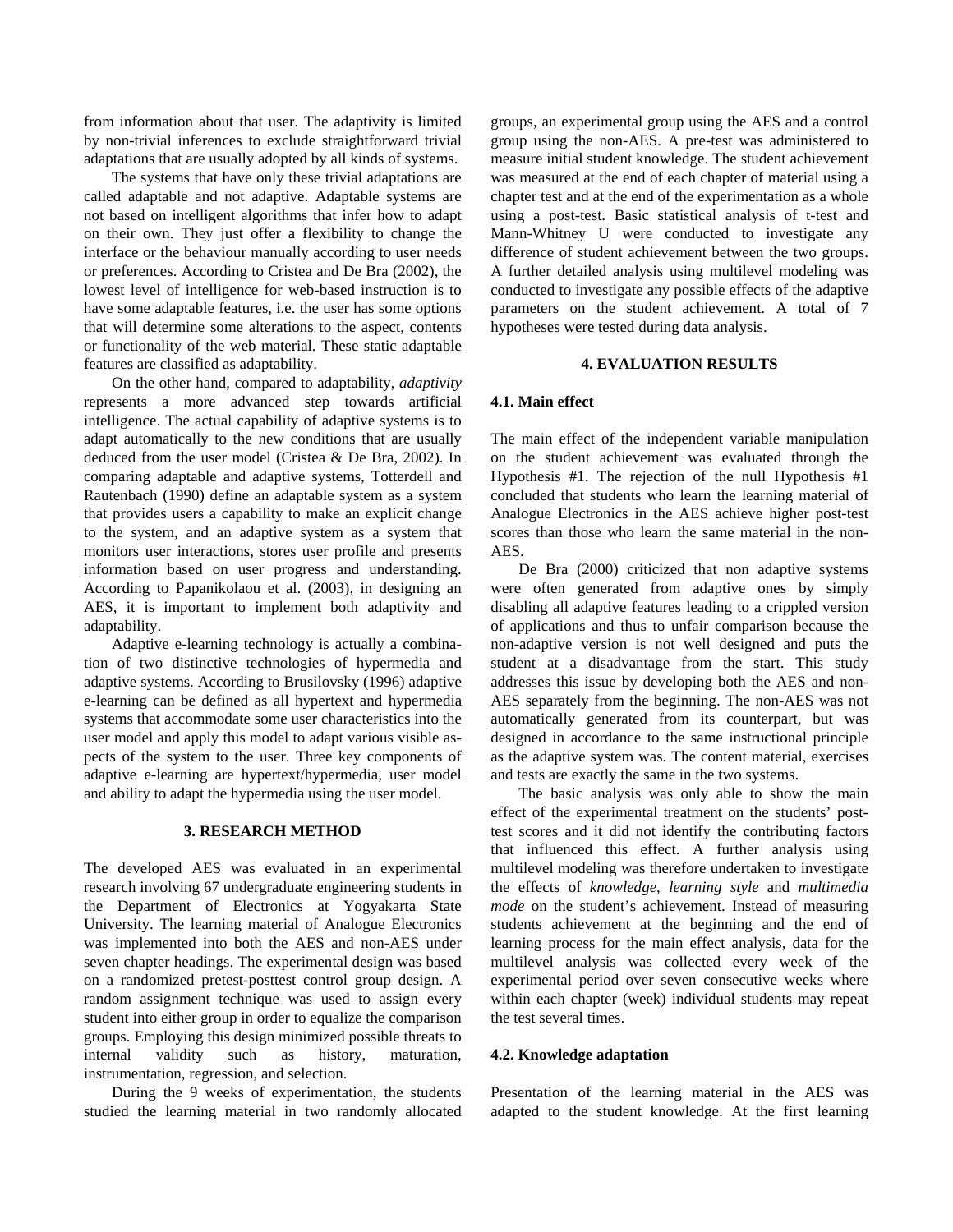session when the level of student knowledge is assumed to be low, the system presents the Chapter 1 material and does not allow the student to access any further chapters. The system then tests the student knowledge after the student has learned at least 80 % of the material in Chapter 1. If the student obtains a satisfactory test result form the current chapter, then the student is allowed to access the next chapter. Otherwise, the system presents recommendation links that are suitable for the level of attained knowledge. The student needs to either repeat the learning material or redo the test until s/he exceeds the minimum scores required for that chapter. When the student exits the session and reenters at a later time, the system will recommend that the student access Chapter 2 if the student has mastered Chapter 1.

 Effectiveness of the *knowledge* adaptation to increase the student scores was evaluated using Hypothesis #2. The multilevel modeling was started by building the first model and moving forward until the optimum model was obtained. In order to eliminate the influence of *learning style* and *multimedia mode*, the variables of these aspects were not included. The hypothesis testing showed that there is enough empirical data to reject the null hypothesis at the significance level of  $p = 0.05$ . Therefore, it is concluded that students who study using the AES have higher test score significantly at  $p = 0.05$  than students using the non-AES because the adaptive e-learning system adapts to knowledge as implemented by test repetition.

#### **4.3. Learning Style and Multimedia adaptation**

 The AES presents the learning material either globally (*global mode*) or sequentially (*sequential mode*), depending on the student's learning style tendency. In the *global mode*, the student can jump to any page of the learning material within the chapter currently being studied. In the *sequential mode*, the student can only move one page forward and backward by clicking the appropriate navigation button. The system provides additional multimedia features depending on the student's tendency toward visual or verbal learning. For a student who has a greater tendency towards visual learning, the multimedia features will be enabled. On the other hand, for a student who has a greater tendency towards verbal learning, the multimedia features will be disabled.

 Students in the AES group have the advantage of access to four different combinations of *learning style* and *multimedia mode*, i.e. global with multimedia, global with non-multimedia, sequential with multimedia and sequential with non-multimedia. The combination of learning style and multimedia mode is here called *learning mode*. Since the *learning mode* in the non-AES is fixed, students using this system are presented the learning material sequentially with no multimedia. However, in order to make a fair comparison between systems, Hypothesis #3 was proposed to examine the effect of knowledge adaptation by equalizing the setting of learning mode for both groups. Having performed the multilevel analysis, it was concluded that the null hypothesis should be rejected at the significance level of  $p = 0.05$ . Even though students in both groups learnt the material using the same learning mode, the AES students performed better than the non-AES students. Therefore, the knowledge adaptation itself contributed to the improved performance of the AES students.

 Hypothesis #4 was proposed to examine the effect of learning mode adaptation without considering the influence of knowledge adaptation i.e. by analyzing test scores of the first try only. When students in the AES group were doing the test for the first time, they had not benefited from using material modified from knowledge adaptation. From the hypothesis testing, it can be concluded that students who learn using the AES will have higher test scores than students using the non-AES even though no test repetition is considered in both systems. Therefore, the learning mode adaptation itself contributed to the improved performance of the AES students.

#### **4.4. Learning Style and Multimedia Suitability**

It is known that a mismatch between student learning styles and the way the material is presented can lead to poor student performance. Students whose learning styles and multimedia preferences are not suited to the system's learning mode may therefore have learning difficulties leading to low test scores.

 Hypothesis #5, which states that "Students who study the learning material in the non-AES in which their actual learning mode preferences are suited will achieve higher test scores than those who study the same material in the same system in which their preferences are not suited", was proposed to examine this assumption. The multilevel modelling results suggest that there is enough empirical data to reject the null hypothesis at the significance level of  $p =$ 0.05. Therefore, students who learn using the non-AES in which their actual learning mode preferences are suited will have higher test scores than students using the same system in which their preferences are not suited.

 In the AES, the learning mode can be adapted to the students' learning preferences. Students needed to fill out questionnaires in order for the system to acquire knowledge of their learning mode preferences; the system then presents the learning material accordingly based on the preferences. However, not all students originally filled out the questionnaires. As a consequence, the learning mode of the AES may not match their preferences. Hypothesis #6 was therefore proposed. This states that "Students who study the learning material in the AES in which their actual learning mode preferences are suited will achieve higher test scores